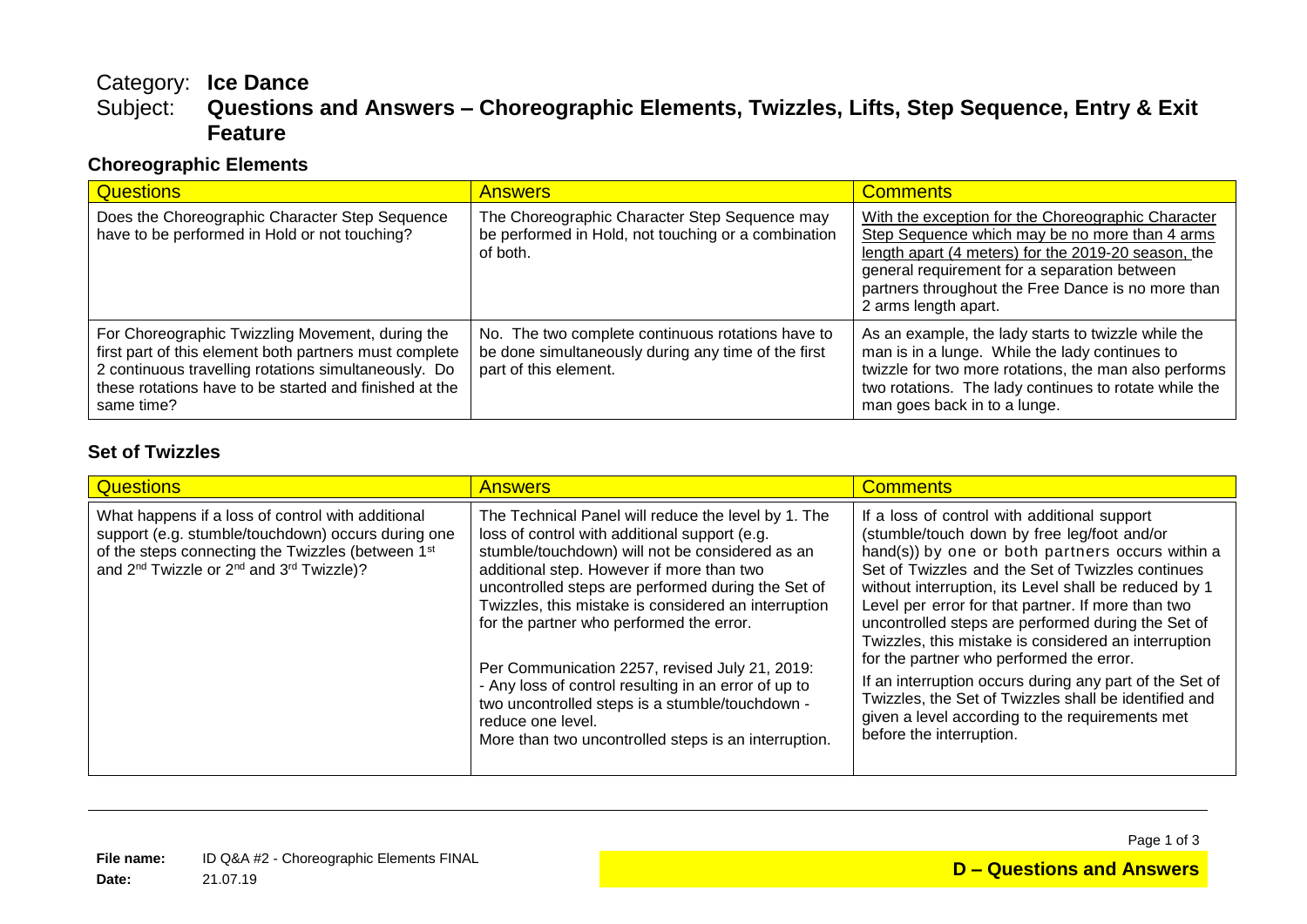### Category: **Ice Dance** Questions and Answers - Choreographic Elements, Twizzles, Lifts, Step Sequence, Entry & Exit **Feature**

#### **Set of Twizzles**

| <b>Questions</b>                                                                                                                                                                               | <b>Answers</b>                                                      | <b>Comments</b> |
|------------------------------------------------------------------------------------------------------------------------------------------------------------------------------------------------|---------------------------------------------------------------------|-----------------|
| If a skater steps on the left foot, jumps up, lands on<br>the same left foot again, do we still consider this as<br>not a transfer of weight and only count this as 1 step<br>and not 2 steps? | A jump to the same foot is not considered as an<br>additional step. |                 |

#### **Lifts**

| While entering a Stationary Lift, the Lifting Partner is<br>on one foot rotating while traveling and remains on<br>one foot during the Lift while rotating on spot. At<br>what point does the Technical Panel start counting<br>the 3 seconds for a Difficult Position/Pose or<br>considering the Change of Pose if the Lift is traveling<br>during the entry? | When the Stationary Lift stops traveling, the<br>Technical Panel begins to count the time in the<br>Difficult Position/Pose and may consider Change of<br>Pose. | During the entry to a Stationary Lift which is also<br>rotating, additional principals of calling will apply if<br>the lift does not stop traveling until after completing<br>two rotations. |
|----------------------------------------------------------------------------------------------------------------------------------------------------------------------------------------------------------------------------------------------------------------------------------------------------------------------------------------------------------------|-----------------------------------------------------------------------------------------------------------------------------------------------------------------|----------------------------------------------------------------------------------------------------------------------------------------------------------------------------------------------|
|----------------------------------------------------------------------------------------------------------------------------------------------------------------------------------------------------------------------------------------------------------------------------------------------------------------------------------------------------------------|-----------------------------------------------------------------------------------------------------------------------------------------------------------------|----------------------------------------------------------------------------------------------------------------------------------------------------------------------------------------------|

#### **Step Sequences**

| What is the procedure when there is an incorrect | The Technical Panel will call what they see as CiSt, |
|--------------------------------------------------|------------------------------------------------------|
| add a * Additional Element No Level, and -1.0    | The computer will apply an * to the element and      |
| element performed as "not according to the       | apply an automatic deduction in this example where   |
| deduction.                                       | the couple performs a CiSt and not, as required, a   |
| requirements" (such as a Circular Step Sequence  | DiSt or MiSt.                                        |
| instead of MiSt/DiSt for the 2019-20 RD)?        | The Technical Controller will verify the deduction.  |

Page 2 of 3